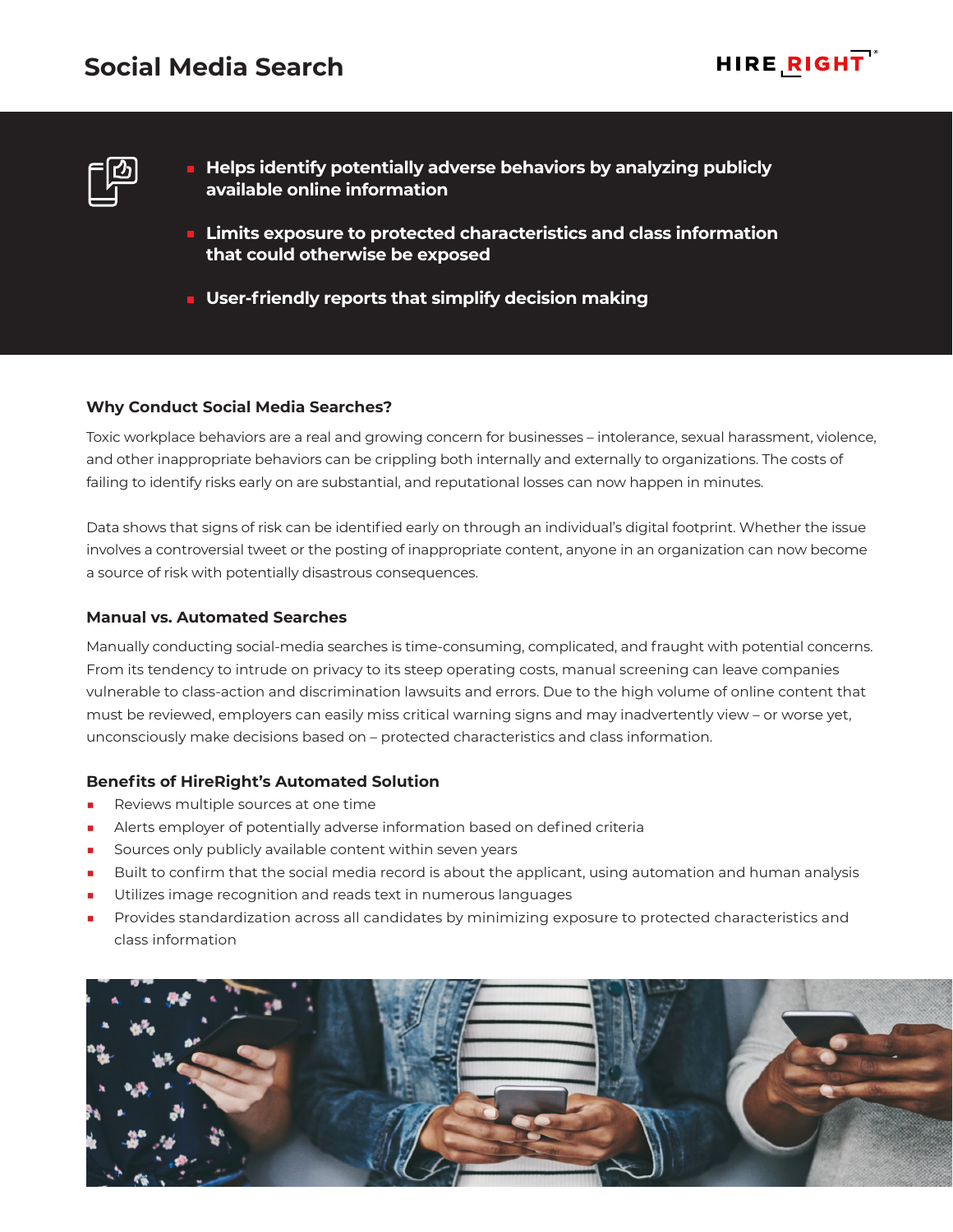## **How does Social Media Screening Work?**

HireRight's Social Media Search identifies problematic behaviors for potential hires and current employees by analyzing publicly available online information.

The search reads text and images like a human can, identifying thousands of job-relevant, potentially high-risk behaviors, including racism, sexism, and violence. To help ensure maximum accuracy, all social media profiles are extensively reviewed to confirm that they belong to the subject in question.

# **Content Flag Options**

HireRight offers two account configurations for flagging specific content. Employers can choose between a standard or enhanced option and both of these can be customized further to meet employers' requirements. The standard configuration flags content related to the following categories: intolerance, crime, harassment, and violence. The majority of employers consider these to be job-relevant behaviors that may introduce a toxic work environment or present a brand risk. The advanced configuration may be more suitable for companies that are sensitive to substance abuse (e.g., healthcare and transportation) and includes the above categories plus drug and alcohol.

When an employer orders a social media search, publicly available social-media profiles such as Twitter, Facebook, or Instagram are identified and added to the report. The content of any profile is reviewed and flagged according to the defined criteria. The report provides the URL for all relevant social media profiles, flagged text, images (when applicable), and indications of why the post was flagged.

# **Entity Recognition**

The Social Media Search leverages a proprietary combination of both automation and human analysis. Technology is used to ensure a robust and extensive search is conducted with a quick turnaround time. A team of analysts review any results found to ensure a high degree of accuracy. Listed below is an example of the possible matching identifiers and top sources reviewed.

#### **Identifying Information Top Social Media Sources**

| Name                      | LinkedIn         |
|---------------------------|------------------|
| Alias(es)                 | Twitter          |
| Email(s)                  | Facebook         |
| DOB                       | Instagram        |
| Phone Number(s)           | CrunchBase       |
| <b>Location History</b>   | YouTube          |
| <b>Education History</b>  | Bloomberg        |
| <b>Employment History</b> | <b>Pinterest</b> |